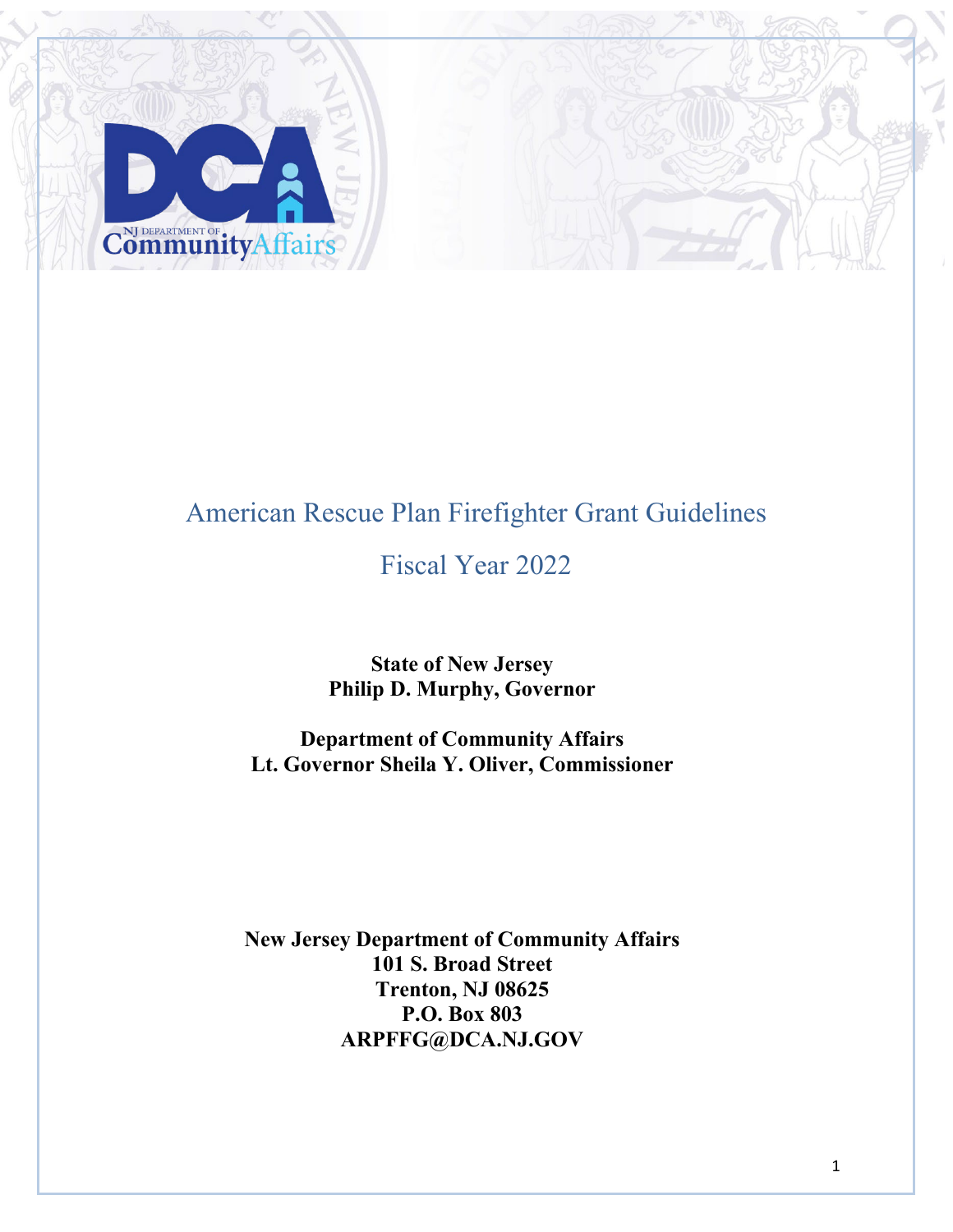#### **PROGRAM OVERVIEW**

The American Rescue Plan Firefighter Grant ("Firefighter Grant") is a competitive grant that supports local and regional fire department firefighters by ensuring that they have proper fire protection, cleaning, and sanitization equipment. Ensuring that firefighters are properly protected against the combined threats of the COVID-19 virus and the strain of emergency fire requests is vital given the current stress on communities confronting the pandemic. Access to funding to purchase the appropriate gear, clothing, and equipment is critical for mental and physical health, particularly for those fire departments with limited operating budgets and large numbers of volunteers. Assisting local and regional fire departments in purchasing gear, clothing, and equipment helps address these equity considerations, meeting the needs of communities that have been placed under substantial stress throughout the pandemic. The Firefighter Grant will allocate funds to allow departments to make these needed purchases.

Firefighter Grant funds will be allocated to each grant recipient to help cover costs associated with the purchases of:

- Protective clothing (turnout clothing ensembles, pants, garments, helmets, hoods, gloves, footwear, etc.)
- Cleaning and Advanced Cleaning equipment
- Oxygen equipment;
- PPE; and
- Other fire/virus protection equipment as determined to be appropriate by the Division of Local Government Services ("DLGS").

The grant review process will prioritize departments with a demonstrated need. Departments that evidence a heightened systemic strain due to COVID-19, and those with existing underserved populations and/or unmet firefighting needs, will be prioritized. All costs must be articulated in the grant budget proposal and approved by DLGS.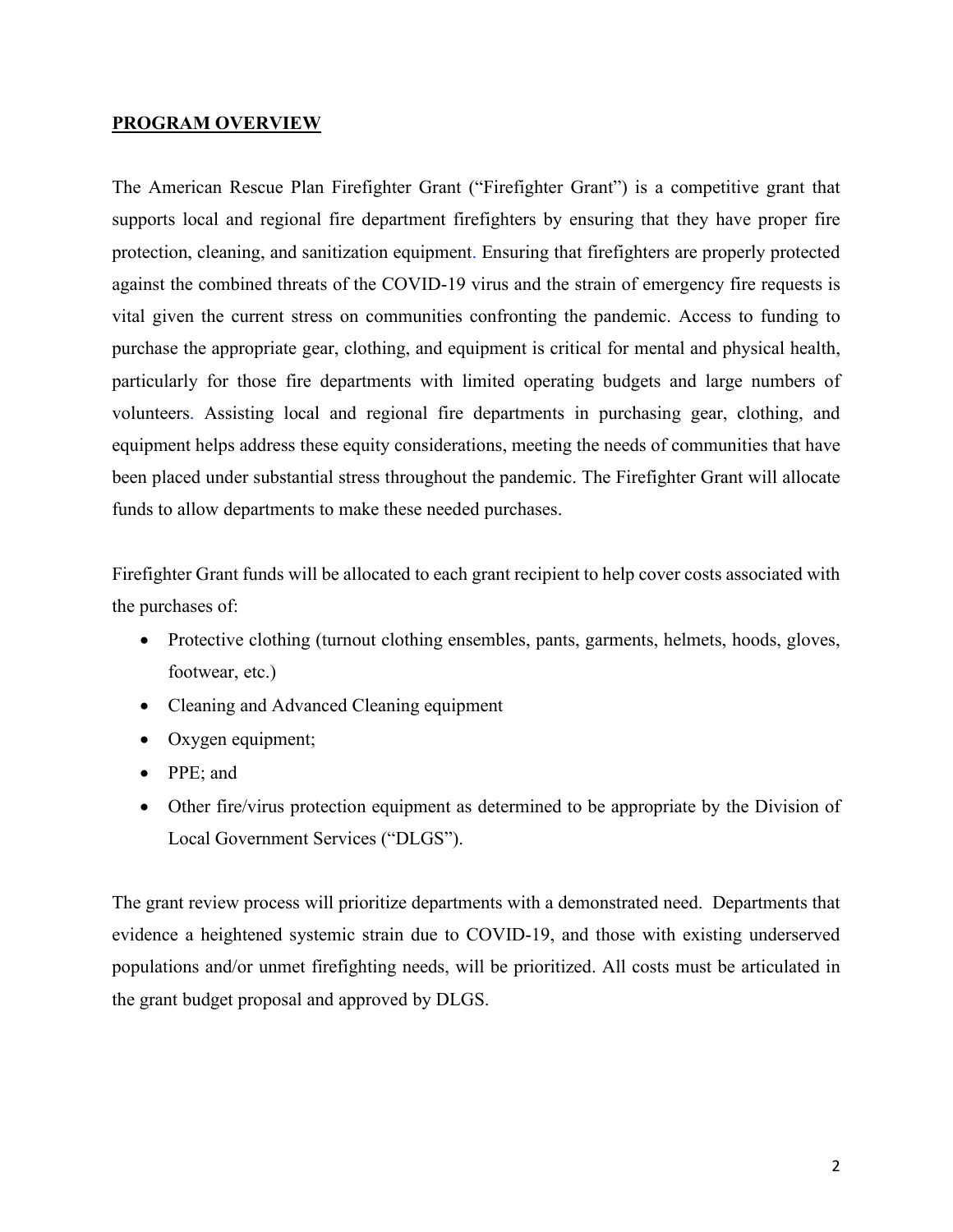### **APPLICANT ELIGIBILITY**

All local and regional fire departments in New Jersey are eligible to apply.

#### **PROJECT ELIGIBILITY CRITERIA**

To qualify for Firefighter Grant funding, each eligible applicant must:

- Describe the intended use of grant funding for the purchase of fire gear, clothing, and/or equipment.
- List the key personnel and/or outside consultant that will be managing the grant funds and purchase of equipment.
- Submit a governing body resolution acknowledging and approving any grant application and the proposed plan to use funds for the purchase of approved items.

#### **FUNDING AVAILABLE**

Governor Murphy has appropriated \$10 million from the American Rescue Plan State Fiscal Recovery Funds to support the purchase of firefighter equipment during this time of heightened community need. The Division of Local Government Services within the Department of Community Affairs will administer the Grant awards, which may be adjusted or capped based upon applications submitted. A recommended maximum award of \$75,000 shall govern; however, awards in excess of the cap may be authorized if warranted and depending upon program demand. Funding duplication is not permitted and cannot supplant allocated funding from other sources. Priority will be given to departments demonstrating the greatest need.

#### **APPLICATION PROCESS**

Applicants must submit applications utilizing the NJDCA SAGE Portal (see requirements below). Each application submitted to DLGS shall include a description of the intended use of grant funding for the purchase of specific gear, clothing, and/or equipment; demonstrate the applicant's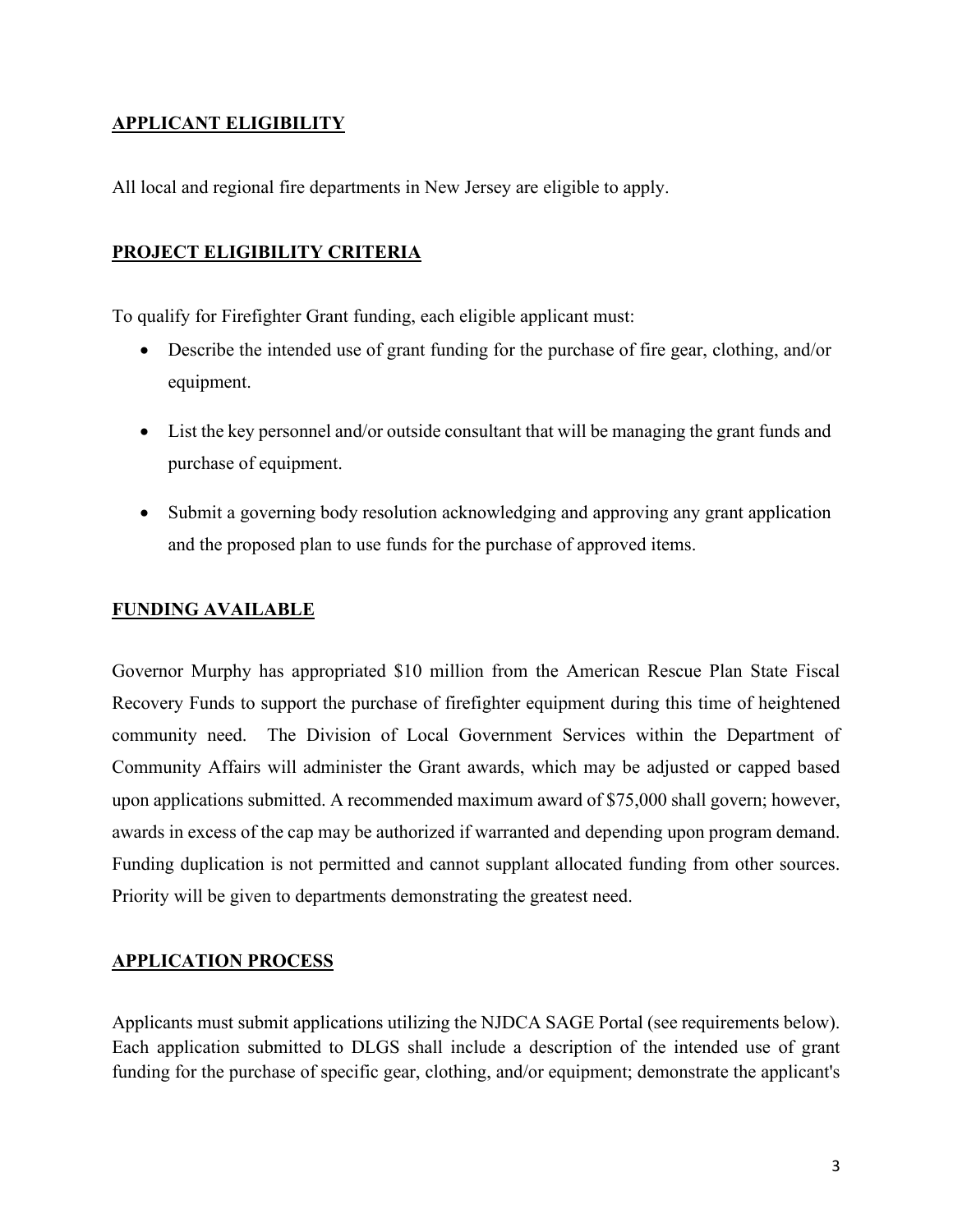capacity to obtain the necessary items; and list key personnel that will be managing the grant funds, including a grant coordinator, administrator, or other primary contact.

The following forms must be submitted with the American Rescue Plan Firefighter Grant:

- a. Grant Application
- b. Governing Body Resolution
- c. Department Narrative Detailing Need
- d. Detailed Proposed Project Budget
- e. Certification Regarding Debarment and Suspension Schedule G
- f. Certification Regarding Lobbying Schedule H

#### **APPLICATION REQUIREMENTS**

- a. The maximum grant amount request shall be \$75,000. Fire Departments requesting amounts in excess of \$75,000 shall identify and justify the excess amount in the narrative section of the application.
- b. Applicants are required to submit the following information:
	- 1. Number of fire calls for calendar years 2020, 2021 and 2022 (through May). \*\*(As reported in the NFIRS – if used)
	- 2. Number of "Active" firefighters for calendar years 2020, 2021 and 2022 (through May).
	- 3. Population Served.
	- 4. Evidence of a heightened systemic strain due to COVID-19, existence of serving underserved populations, and/or unmet firefighting needs.
	- 5. Local Match (if no local match, describe why).

\*\*Note: For volunteer fire companies, do not include "Exempt" members.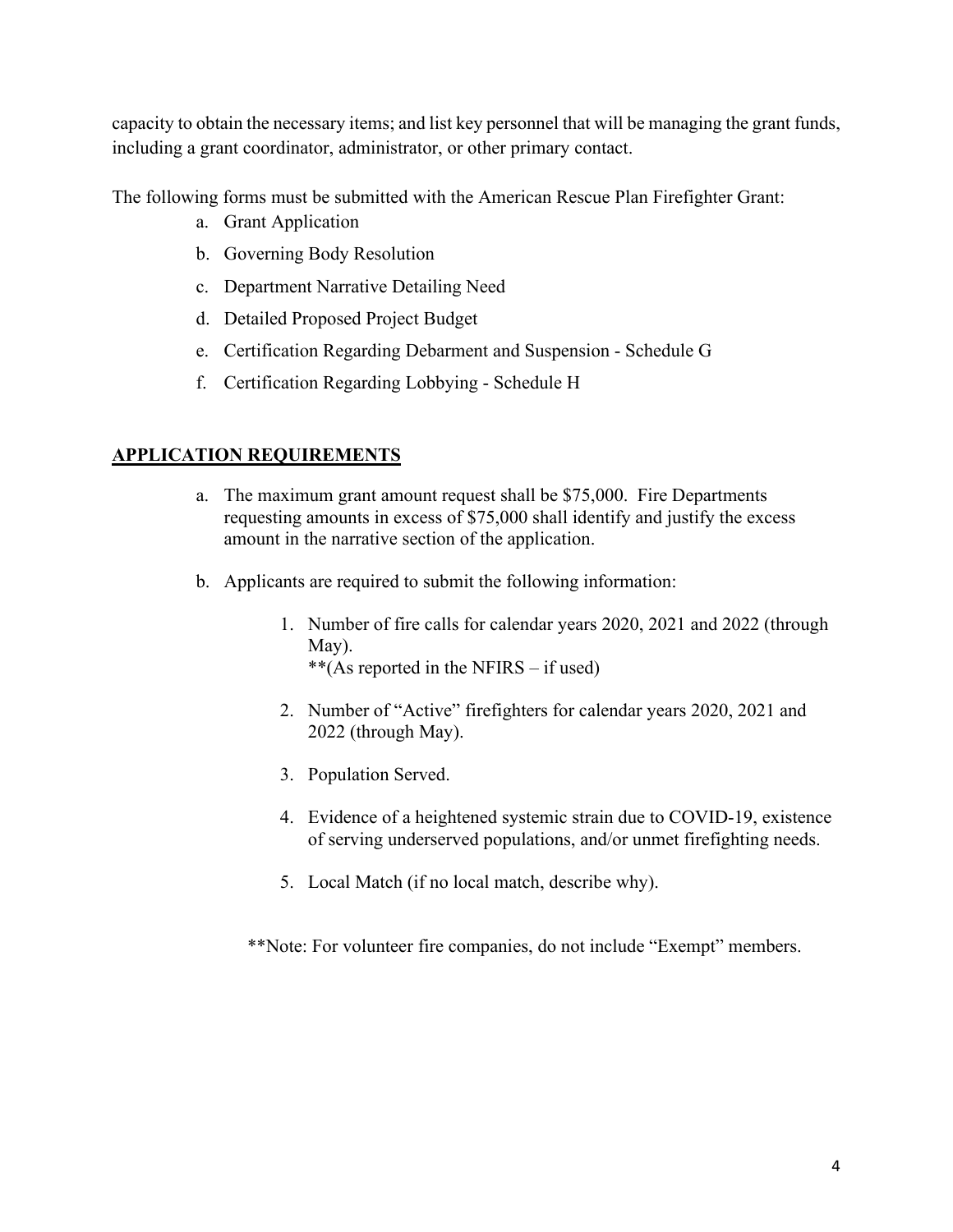## **NJDCA SAGE PORTAL**

All applications must be submitted through the NJDCA SAGE Portal located at: [https://dcasage.intelligrants.com/portal.asp.](https://dcasage.intelligrants.com/portal.asp)

For municipal and volunteer fire departments, applications are to be filed through your municipality.

For regional or independent fire departments, the stand-alone agency or fire district must be registered in SAGE and set up an "Agency Profile." The SAGE Agency User Manual can be located at: [https://www.nj.gov/dca/dlgs/programs/arpffg.shtml.](https://www.nj.gov/dca/dlgs/programs/arpffg.shtml)

\*\*All applicants are to ensure that their SAGE Agency information contains up-to-date information including all email contacts of personnel responsible for administering the grant.

## **NJSTART E-PROCUREMENT SYSTEM**

Applicants who do not have a NJ State-issued Vendor ID number are required to register in the NJSTART E-Procurement system located at: <https://www.njstart.gov/bso/>and provide banking information for electronic receipt of grant funds. For assistance please contact: [njstartagency.support@treas.nj.gov.](mailto:njstartagency.support@treas.nj.gov)

\*\*The NJ State-issued Vendor ID number is required to be on your SAGE Agency Profile.

## **SUBMISSION DEADLINE**

DLGS must be in receipt of one electronic copy of the completed application in SAGE by 5:00 P.M. EST on August 13, 2022 for the applicant(s) to be eligible for grant funding.

Incomplete applications will not be considered for funding. Applications not submitted on or before 5:00 P.M. on August 13, 2022 will be rejected.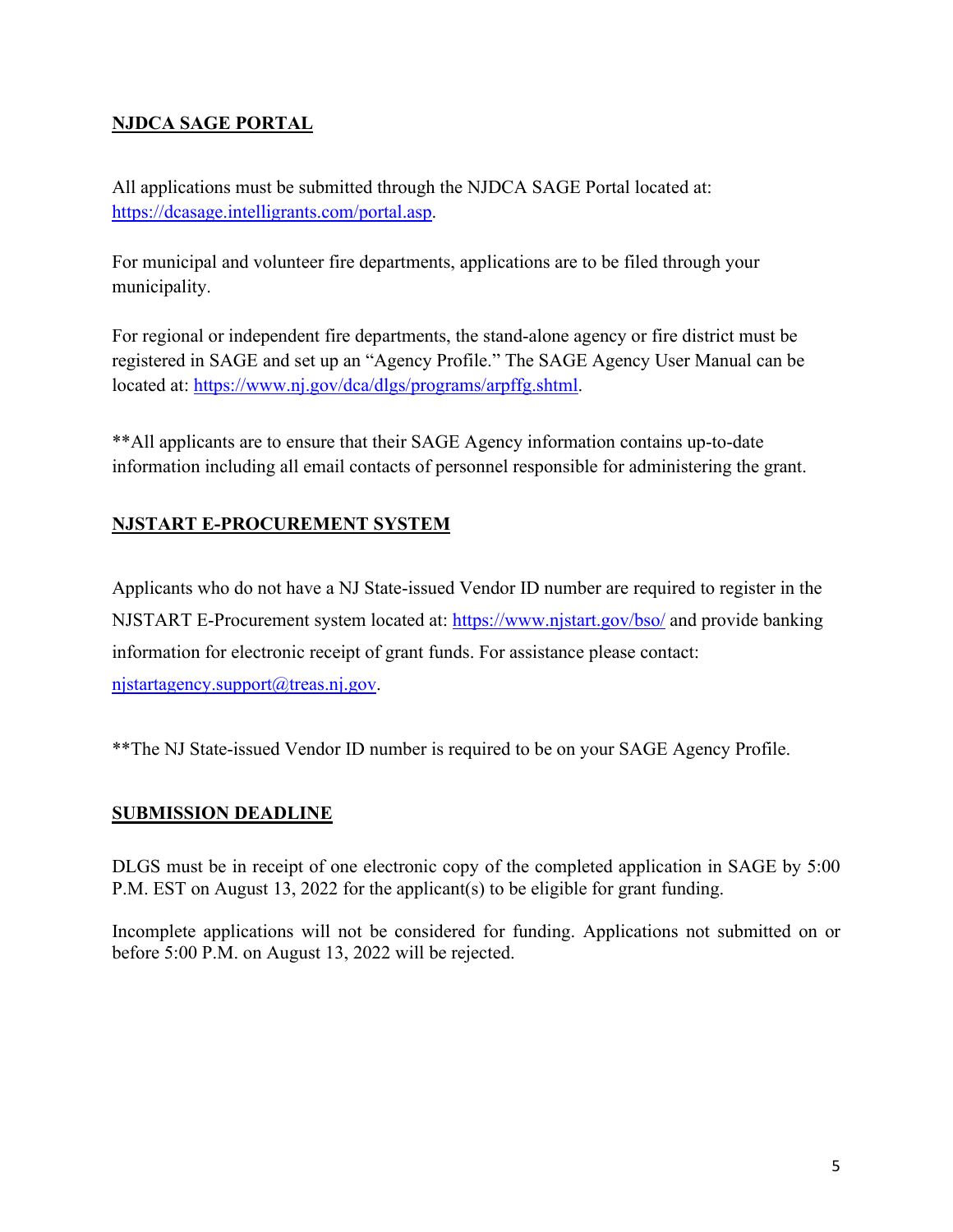#### **GRANT REVIEW AND SELECTION PROCESS**

DLGS will evaluate all applications. Grant applications will be ranked by community and financial need, feasibility, local unit match commitment, and scope of impact. DLGS will review grant applications and notify applicants of grant awards on or about October 1, 2022. Grant application decisions are final and not subject to appeal.

## **APPLICATION SCORING CRITERIA**

Applications will be scored based on the following criteria, on a scale of 100 points:

- 1. Scope of Department Need (50).
	- a. Demonstrated need for equipment.
	- b. Number of service calls.
	- c. Number of active firefighters.
	- d. Population of service area.
- 2. COVID-19 Impact on Department/Area (40).
	- a. Unique impacts of the virus on the firehouse and/or its personnel.
	- b. Local impact of COVID-19 as it relates to fire department activities/response.
- 3. Demonstration of Applicant Commitment to Protecting Firefighters (10).
	- a. Local match.
	- b. Other grants for this purpose or other firefighting projects.

#### **Bonus Points: (10)**

Applicants may be awarded up to 10 additional bonus points by uploading copies of their Service Call Summary Reports extracted from their National Fire Incident Reporting System (NFIRS) for years 2020, 2021 and 2022 (through May) with your grant application.

- Funds will be awarded to grantees only if they are in good standing and in compliance with all program, statutory, and regulatory requirements.
- Recipients must use funds awarded to support costs associated with the authorized project eligibility requirements.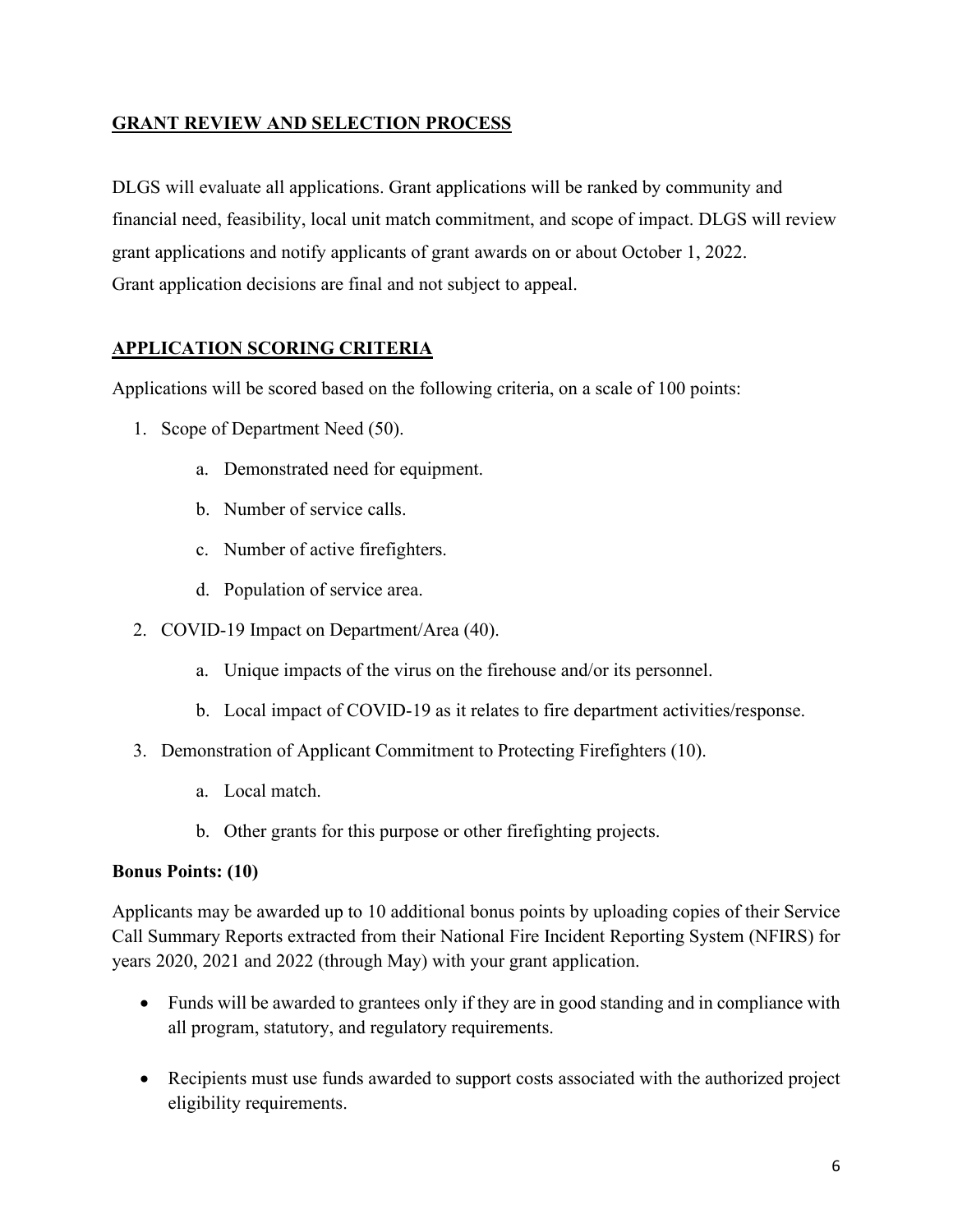#### **GRANT FUNDING PROCESS**

All awards are subject to the continuing availability of appropriated funds.

Upon completion of grant review and award notification, DLGS will enter into an agreement with applicants approved for funding. The grant agreement execution process is also administered in NJDCA SAGE. Following execution of the agreement, the grantee can seek reimbursement of eligible costs, provided that all award conditions have been satisfied.

Grantees shall maintain and retain accounting and other grant-related records and information for the duration of the project funded by the grant, as required by applicable state and local laws and regulations, for no less than two (2) calendar years.

Such records shall be subject to examination, audit, and inspection by DLGS and/or any other federal, state, or local agency that has jurisdictional authority.

DLGS reserves the right to rescind or reclaim funds, withhold future grant funding, and/or disqualify a grantee from participating in future grant awards if any condition of the grant program is unmet, including if grant funds received by the grantee are not properly accounted for, or if the grantee fails to meet reporting or certification requirements.

Following execution of the agreement, the grantee is permitted to move funds between authorized categories within these guidelines for eligible items without requesting prior approval from the DLGS.

## **REIMBURSEMENT PROCESS**

Firefighter Grants are reimbursement-based. There will be no advance payment or drawdown of grant funds. Eligible costs are reimbursed to the grantee upon submission of evidence of payment by the grantee.

Requests for payment must be made through the NJDCA SAGE portal by submitting a Financial Status Report (FSR), Expense Report, Payment Voucher, and Final Project Progress Report. The recipient must also attach copies of fully executed purchase orders and copies of cancelled checks (both sides) documenting the expenditure of funds for which reimbursement is sought. Requests for reimbursement can be submitted at any time but must be not less than once every six months.

Funding for reimbursement requests received more than two (2) months after the close of the fiscal year during which the costs were incurred cannot be guaranteed.